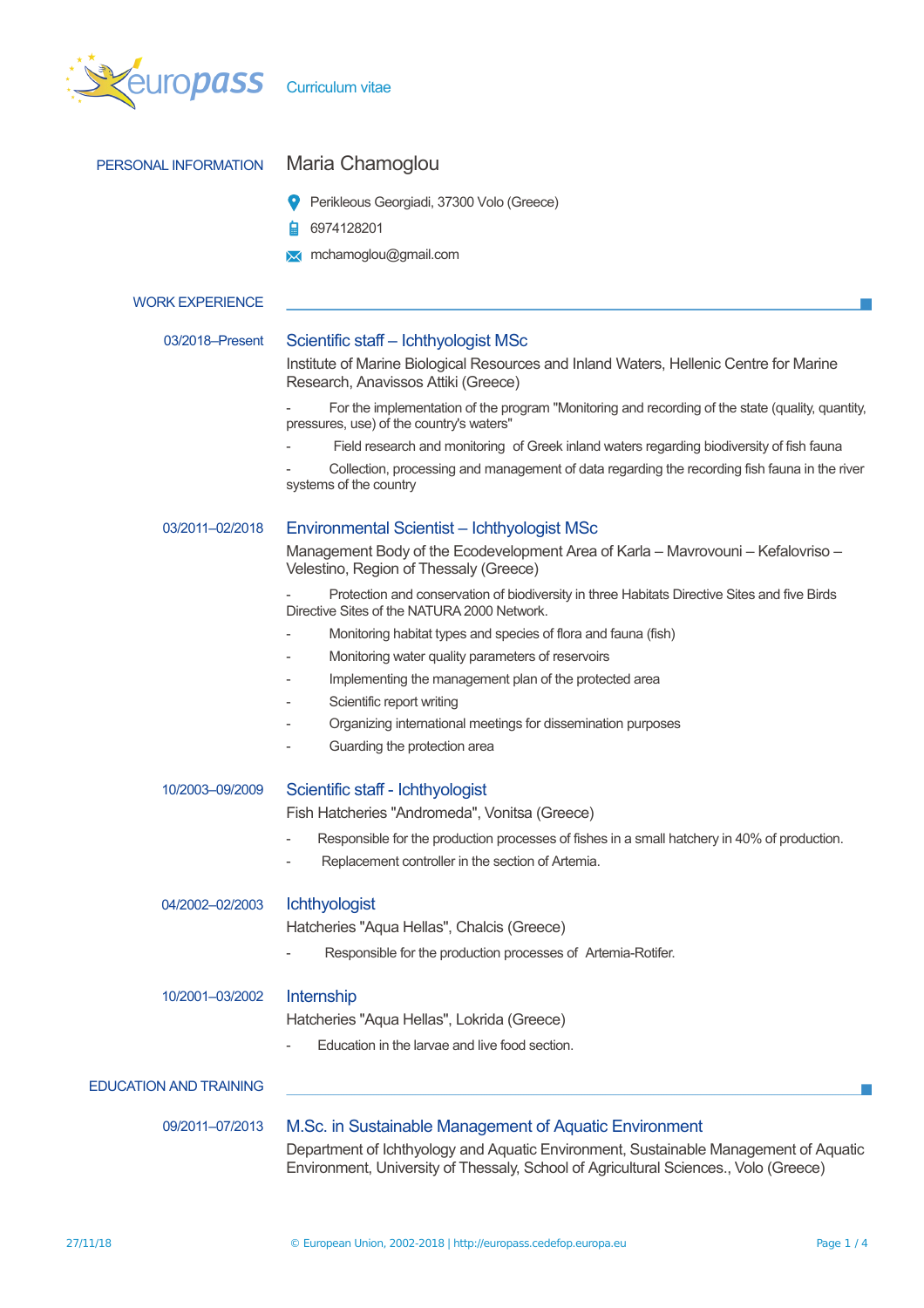

| 02/1998-05/2002                    | B.Sc. in Aquaculture & Fisheries<br>Technological Educational Institute of Messolonghi, Messolonghi (Greece)                                                                                                                                                                                                                                                                     |                |                    |                   |                |  |  |
|------------------------------------|----------------------------------------------------------------------------------------------------------------------------------------------------------------------------------------------------------------------------------------------------------------------------------------------------------------------------------------------------------------------------------|----------------|--------------------|-------------------|----------------|--|--|
| <b>PERSONAL SKILLS</b>             |                                                                                                                                                                                                                                                                                                                                                                                  |                |                    |                   |                |  |  |
| Foreign language(s)                | <b>UNDERSTANDING</b>                                                                                                                                                                                                                                                                                                                                                             |                | <b>SPEAKING</b>    |                   | <b>WRITING</b> |  |  |
|                                    | Listening                                                                                                                                                                                                                                                                                                                                                                        | Reading        | Spoken interaction | Spoken production |                |  |  |
| English                            | <b>B2</b>                                                                                                                                                                                                                                                                                                                                                                        | C <sub>1</sub> | Β1                 | <b>B1</b>         | <b>B2</b>      |  |  |
|                                    | First Certificate in English, University of Cambridge. Higher certificate in English, PALSO.                                                                                                                                                                                                                                                                                     |                |                    |                   |                |  |  |
| Italian                            | B2                                                                                                                                                                                                                                                                                                                                                                               | C1             | <b>B1</b>          | <b>B1</b>         | <b>B2</b>      |  |  |
|                                    | state certificate examinations B2                                                                                                                                                                                                                                                                                                                                                |                |                    |                   |                |  |  |
|                                    | Levels: A1 and A2: Basic user - B1 and B2: Independent user - C1 and C2: Proficient user<br>Common European Framework of Reference for Languages                                                                                                                                                                                                                                 |                |                    |                   |                |  |  |
| <b>Communication skills</b>        | Good communication skills gained through my work experience as an Environmental Scientist<br>for the Environmental programme of the Management Body of the Ecodevelopment Area of Karla -<br>Mavrovouni – Kefalovriso – Velestino                                                                                                                                                |                |                    |                   |                |  |  |
|                                    | Team work skills gained through my work experience as a Scientific staff in hatcheries                                                                                                                                                                                                                                                                                           |                |                    |                   |                |  |  |
| Organisational / managerial skills | Time management, timetabling and working to deadlines gained through my work experience as<br>an Environmental Scientist for the European Programmes of the Management Body of the<br>Ecodevelopment Area of Karla - Mavrovouni - Kefalovriso - Velestino -<br>Assigning priorities and<br>planning skills gained through my work experience as a Scientific staff in hatcheries |                |                    |                   |                |  |  |
| Job-related skills                 | High Speed Craft Operator License, driving License                                                                                                                                                                                                                                                                                                                               |                |                    |                   |                |  |  |
|                                    | Computer skills:                                                                                                                                                                                                                                                                                                                                                                 |                |                    |                   |                |  |  |
|                                    | ECDL Core in Progress Certificate (Modules: Excel, Word, Power Point, Access, Internet Explorer,<br>Outlook Express), Statgraphics, SPSS, ArcGIS 10.01.                                                                                                                                                                                                                          |                |                    |                   |                |  |  |
| <b>ADDITIONAL INFORMATION</b>      |                                                                                                                                                                                                                                                                                                                                                                                  |                |                    |                   |                |  |  |
| <b>Publications</b>                | 1)<br>Chamoglou M., Papadimitriou T., Kagalou I. (2014). Keys-Descriptors for the Functioning of a<br>Mediterranean Reservoir: The Case of a New Lake Karla-Greece. Environmental processes, Springer<br>International Publishing, 1:127-135. (DOI: 10.1007/s40710-014-0011-0)                                                                                                   |                |                    |                   |                |  |  |
|                                    | 2)<br>Sidiropoulos P., Chamoglou M., Kagalou I. (2017). Combining conflicting, economic, and<br>environmental pressures: Evaluation of the restored Lake Karla (Thessaly-Greece). Ecohydrology &<br>Hydrobiology, 17:177-189. (DOI: 10.1016/j.ecohyd.2017.04.002)                                                                                                                |                |                    |                   |                |  |  |
|                                    | Chamoglou M., Vergos I., Sidiropoulos P., Kagalou I. (2018) Nutrient Concentrations in Seven<br>3)<br>Irrigation Reservoirs (Lake Karla Watershed Thessaly Greece). Multidisciplinary Digital Publishing<br>Institute Proceedings 2 (11), 656                                                                                                                                    |                |                    |                   |                |  |  |
| International conferences          | 1) Chamoglou Maria, Papadimitriou Theodoti, Kagalou Ifigenia. Keys-Descriptors for the Functioning<br>of a Mediterranean Reservoir: The Case of a New Lake Karla-Greece. (2013) European Water<br>Resources Association, Porto.                                                                                                                                                  |                |                    |                   |                |  |  |
|                                    | 2) Laspidou C., Kagalou I., Chamoglou M., Papadimitriou Th. Predicting Microcystin Concentration<br>in Lake Karla Using Multiple Regression Techniques. (2013) 8th International Conference of EWRA<br>"Water Resources Management in an Interdisciplinary and Changing Context" Porto, Portugal, 26-<br>29/06/2013                                                              |                |                    |                   |                |  |  |
|                                    | 3) Kagalou If., Chamoglou M., Papadimitriou Th. (2013) Analysis of anthropogenic pressures in a<br>new re-constructed Mediterranean reservoir: linking to water quality and cyanotoxins. 4th International<br>Multidisciplinary Conference on Hydrology and Ecology: Emerging Patterns, Breakthoughs and<br>Challenges, France, 13-16/05/2013.                                   |                |                    |                   |                |  |  |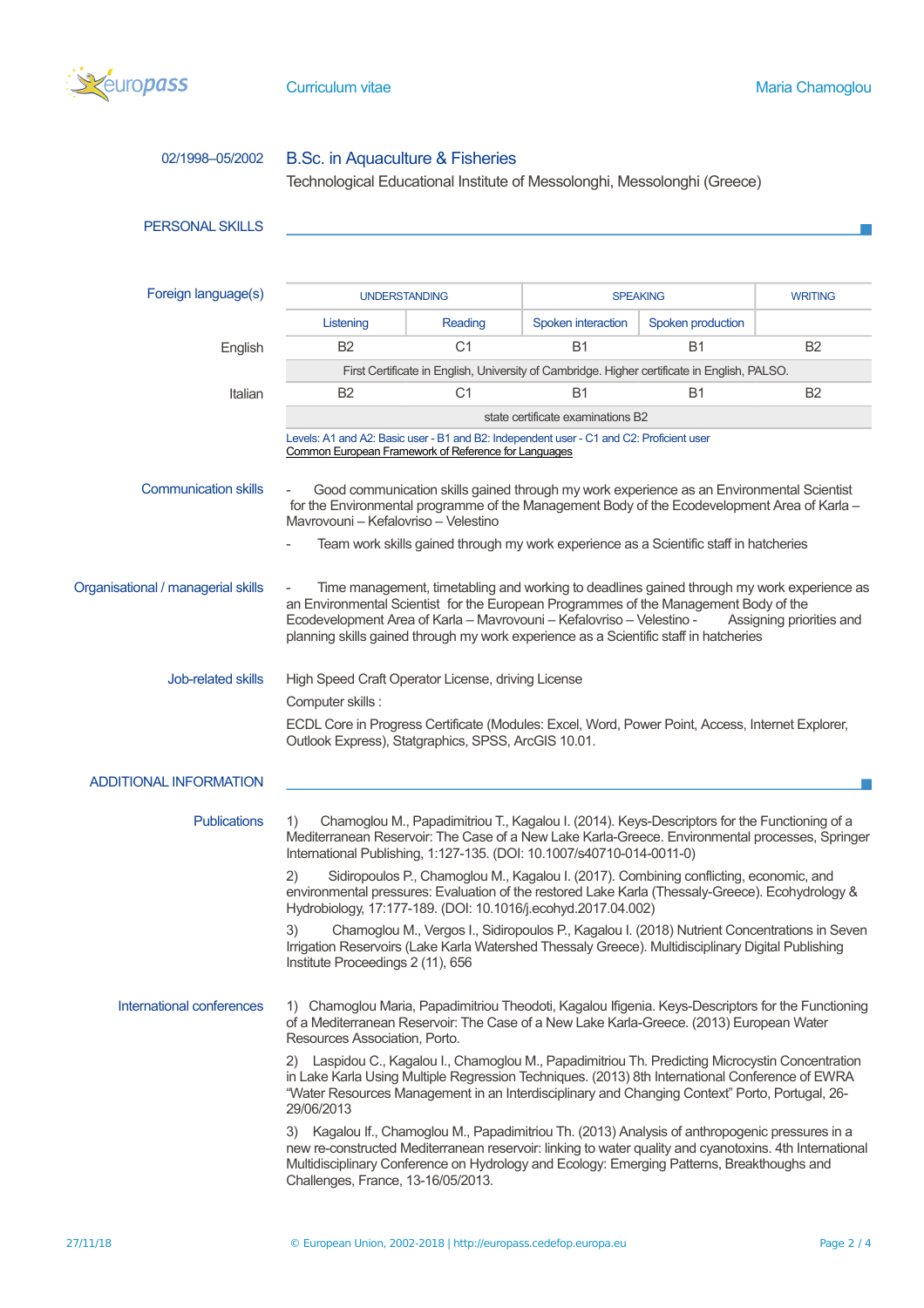

4) Chamoglou Maria. Lake Karla: restoration and environmental education (2014). International Workshop on Tourism, Culture and Wetlands, Tunis, 12-13 February, (Oral presentation)

5) Kagalou If., Papadimitriou Th., Chamoglou M. Unraveling hydrochemistry and hydrobiology factors in a new-constructed Mediterranean reservoir: management implications.(2014) 10th ISE, Trondheim, Norway, 23-27/06/2014

National conferences 1) Χαμόγλου Μ., Παπαδημητρίου Θ., Σιδηρόπουλος Π., Μιχαλάκης Δ. ,Κάγκαλου Ιφ. Η ανάδειξη της βιοποικιλότητας και οι παραδοσιακές δραστηριότητες ως εργαλεία βιώσιμης ανάπτυξης των περιοχών Natura 2000. (2012) Η περίπτωση της λίμνης Κάρλας – Θεσσαλία. 1ο Πανελλήνιο Συνέδριο Marketing & Branding Τόπου, Βόλος, (σε μορφή poster).

> 2) Παπαδημητρίου Θ., Σιδηρόπουλος Π., Μιχαλάκης Δ., Χαμόγλου Μ., Κάγκαλου Ιφ. Εργαλεία για την ολοκληρωμένη διαχείριση της προστατευόμενης περιοχής λίμνης Κάρλας. (2012) 1ου Περιβαλλοντικού Συνεδρίου Θεσσαλίας, Σκιάθος.

3) Χαμόγλου Μαρία, Παπαδημητρίου Θεοδότη, Σιδηρόπουλος Παντελής, Κάγκαλου Ιφιγένεια. Εκτίμηση των τάσεων ευτροφισμού στον ταμιευτήρα της Κάρλας: συνέργειες με την διαχείριση της λεκάνης απορροής Πηνειού. (2013) 15ο Πανελλήνιο Συνέδριο Ιχθυολόγων, Θεσσαλονίκη.

4) Kagalou If., Papadimitriou Th., Chamoglou M. (2014) Harmonization of the ecohydrological approach with existing management efforts in a heavily modified reservoir, PRE XII, Skiathos, 29- 3/07/2014.

5) Χαμόγλου Μαρία, Κάγκαλου Ιφιγένεια (2014) Πρώτη εκτίμηση της Ιχθυοπανίδας στην τεχνητή Λίμνη Κάρλα μετά την αναγέννησή της. 36ο Επιστημονικό συνέδριο της Ελληνικής Εταιρείας Βιολογικών Επιστημών, Ιωάννινα, 8-10 Μαΐου.

6) Ioanna Theologou, Konstantinos Karantzalos, Maria Papadopoulou, Ifigenia kagkalou, Maria Chamoglou. Earth observation techniques for monitoring inland water quality in the Mediterranean Region: A case study in Lake Karla (2014) The Mediterranean City 2014, Adaptation Strategies to Global Environmental Change in the Mediterranean City and the Role of Global Earth Observations, 10-11 June, Athens, Greece.

7) Kagalou I., Sidiropoulos P., Papadimitriou T., Mixalakis D., Chamoglou M., Kressou S. Investigating hydro-ecological factors in a new-constructed (lake Karla Thessaly Greece) (2014) 10th International Hydrogeological Cingress of Greece, 8-10 October,Thessaloniki, Greece.

8) Χαμόγλου Μ., Σιδηρόπουλος Π., Μιχαλάκης Δ., Βέργος Ι., Χατζηγούλας Α., Δελήβαση Γ., Μαρέδης Α., Κάγκαλου Ι. (2015) Υλοποιούμενες Δράσεις 2011-2015 του Υποέργου 1 «Προστασία και διατήρηση της βιοποικιλότητας της Περιοχής Οικοανάπτυξης Κάρλας – Μαυροβουνίου – Κεφαλόβρυσου – Βελεστίνου στα πλαίσια του Επιχειρησιακού Προγράμματος «Περιβάλλον – Αειφόρος Ανάπτυξη 2007 -2013». Πρακτικά Διεθνούς Επιστημονικού Συμποσίου Θαλάσσιες Προστατευμένες Περιοχές στην Ελλάδα & στη Μεσόγειο: Η εμπειρία του Παρελθόντος πολύτιμος οδηγός για το Μέλλον, 4-6 Δεκεμβρίου 2015, Ζάκυνθος.

9) Χαμόγλου Μαρία (2016) Σχέσεις μήκους –βάρους 6 ειδών ψαριών από τον ταμιευτήρα της Κάρλας. 16ο Πανελλήνιο Συνέδριο Ιχθυολόγων, Καβάλα.

10) P. Sidiropoulos, M. Chamoglou and I. Kagalou (2017), Evaluating the ecological restoration of a Mediterranean reservoir, 10th World Congress of EWRA 'Panta Rhei', 5-9 July 2017, Athens, Greece

11) Χαμόγλου Μ., Κάγκαλου Ι., Βέργος Ι. (2017) Φορέας Διαχείρισης Π.Ο.Κα.Μα.Κε.Βε. Εργαλεία και αποτελέσματα υλοποίησης του Προγράμματος Ενημέρωσης – Ευαισθητοποίησης για την ανάδειξη της Περιοχής Οικοανάπτυξης Κάρλας – Μαυροβουνίου – Κεφαλόβρυσου – Βελεστίνου. Πρακτικά 2ου Συνεδρίου Marketing και Branding Τόπου, 31 Μαρτίου – 2 Απριλίου 2017, Λάρισα.

12) Σταμάτης Κ. , Κετσέτζη Α. , Χαμόγλου Μ. , Μούτου Κ. , Κάγκαλου Ι. , Μαμούρης Ζ. (2018) Γενετικη ταυτοποιηση ειδων του γενους Cobitis της Λιμνης Καρλα, Πρακτικά 9ου Πανελληνίου Συνεδρίου Οικολογίας, 4– 7 Οκτωβρίου, Ηράκλειο.

13) M. Chamoglou, I. Vergos, P. SidiropoulosI. Kagalou (2018) Nutrient Concentrations in Seven Irrigation Reservoirs (Lake Karla Watershed Thessaly Greece), e-proceedings of the 3rd EWaS International Conference Insights on the Water-Energy-Food Nexus 27-30 June 2018, Lefkada Island, p.708, Greece, ISBN: 978-960-9439-56-5

Book chapters 1) Sidiropoulos P., Chamoglou M. and Kagalou I. (2016). «Evaluating the ecological restoration of a Mediterranean reservoir», Sustainable Hydraulics in the Era of Global Change: Advances in Water Engineering and Research, Proceedings of the 4th IAHR Europe Congress, Liege, Belgium, 27-29 July 2016. Edited by Sébastien Erpicum Benjamin Dewals Pierre Archambeau Michel Pirotton.